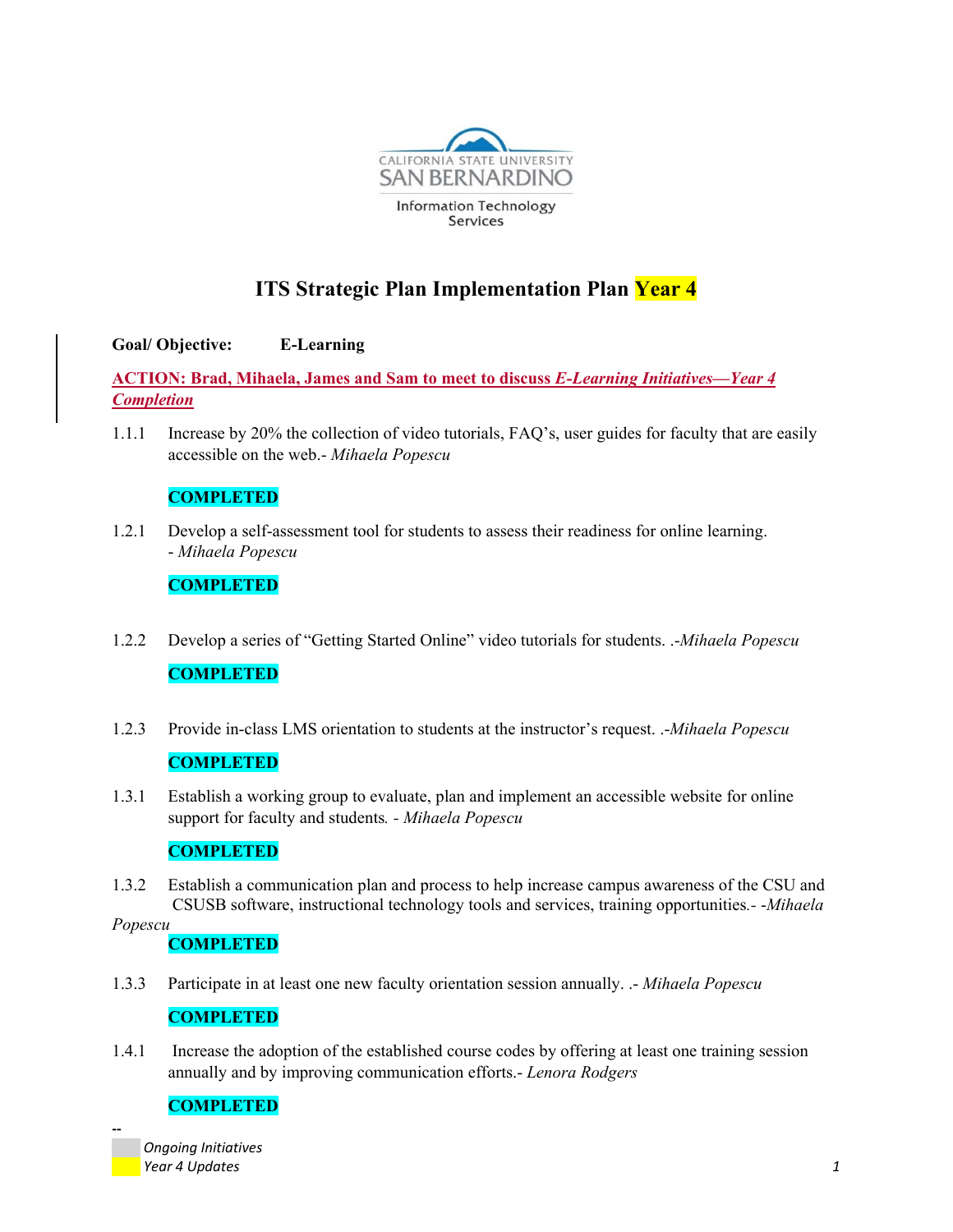2.1.1 Tools developed for self-evaluating or peer-reviewing of online courses and instruction. -*Mihaela Popescu* 

# **IN PROGRESS**

2.1.2 Enhance and increase training offerings on online course redesign with technology. -*Mihaela Popescu* 

In progress:

 ATI is developing an in-house course based on the QLT standards and rubric to facilitate faculty's high-quality redesign of existing online courses

2.1.3 Support at least 5 CSUSB faculty members to become QOLT certified reviewers. -*Mihaela Popescu* 

**IN PROGRESS**

2.1.4 In collaboration with TRC and other campus entities, develop an online teaching academy and pilot it within the next two years. -*Mihaela Popescu* 

## **IN PROGRESS**

2.2.1 A process is established in recognition, promotion and publicizing of exemplary online courses. - *Mihaela Popescu* 

## **IN PROGRESS**

2.2.2 Create and disseminate a central repository of faculty projects in learning technology integration. -*Mihaela Popescu* 

## **IN PROGRESS**

2.2.3 A comprehensive program is planned and implemented to assist in certifying CSUSB online courses for CSU Online CourseMatch by 2020.

In progress:

 This is part of an ongoing effort led by Quality Assurance representative Mihaela Popescu to expand quality-certified online courses at CSUSB

2.2.4 Submit two online courses for CSU QOLT awards annually. -*Mihaela Popescu* 

## **COMPLETED**

2.3.1 Increase the number of collaborative workshops that help develop online courses/modules. - *Mihaela Popescu* 

## **COMPLETED**

2.3.2 Increase campus participation in CO CRT initiatives. -*Mihaela Popescu* 

## **IN PROGRESS**

2.3.3 Increase instructional designer professional development efforts. -*Mihaela Popescu* 

 *Ongoing Initiatives Year 4 Updates 2*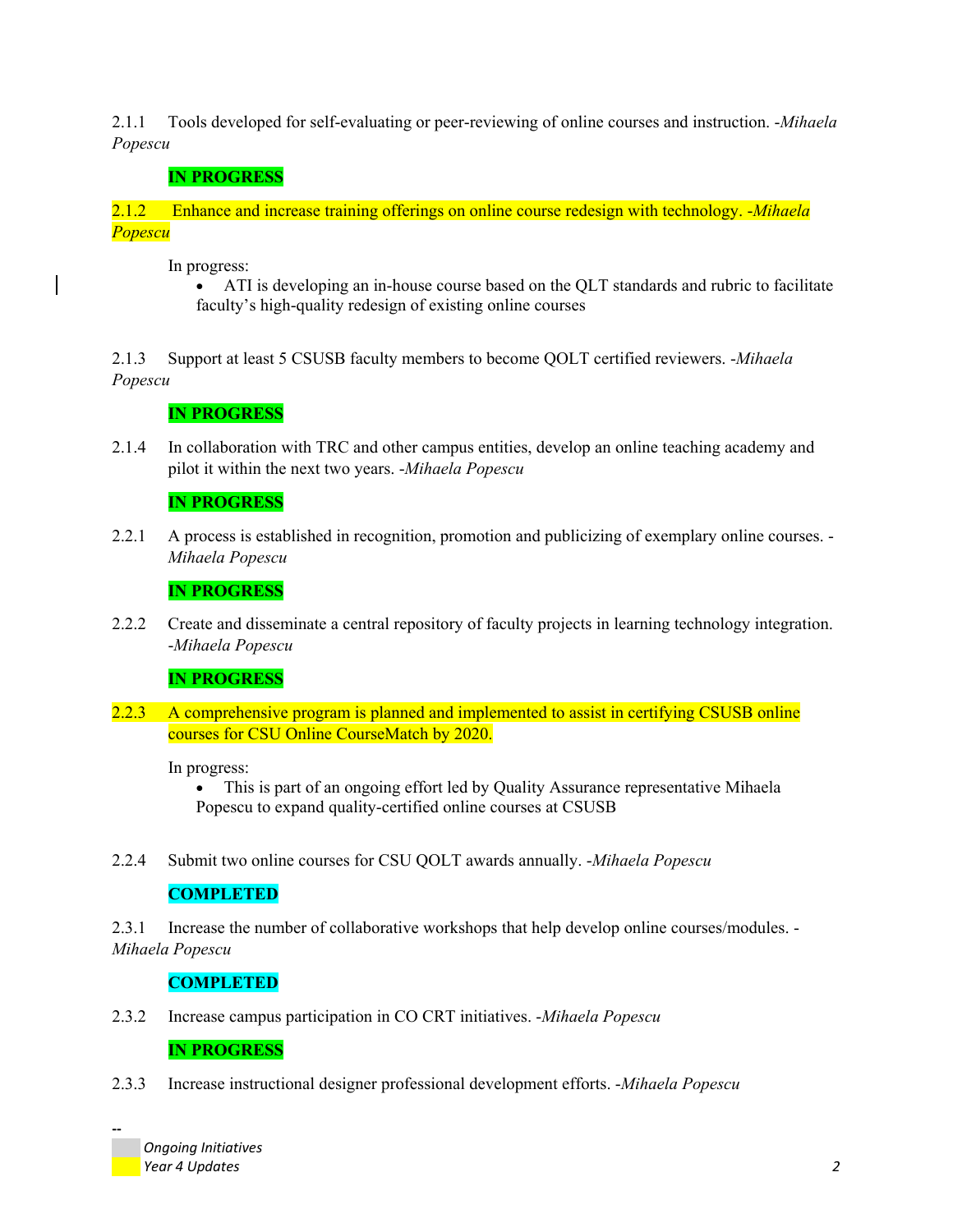## **IN PROGRESS**

#### 2.3.4 Develop an internship program targeted at supporting faculty online course redesign efforts. - *Mihaela Popescu*

In progress:

 Currently TRC and ATI jointly administer a VETI-funded internship program for graduate students who help instructional designers with a range of design work, including for online course redesign.

3.1.1 Number of new faculty attending learning technology conferences annually. -*Mihaela Popescu* 

#### **IN PROGRESS**

- 3.1.2 Number of faculty presentations at such conferences. -*Mihaela Popescu*
- 3.2.1 Number of workshops featuring new technologies and vendors. -*Mihaela Popescu*
- 3.2.2 Improve quality of such workshops. -*Mihaela Popescu*
- 3.3.1 Create and administer an annual faculty survey.-*Mihaela Popescu*

#### **COMPLETED**

3.3.2 In collaboration with TRC, develop a process for recommending, pilot testing, adoption, and full integration of learning technology services, tools, and solutions. -*Mihaela Popescu\* 

#### **IN PROGRESS**

4.1.1 Prepare and present an annual report on key trends in instructional technology.-*Mihaela Popescu* 

# **COMPLETED**

4.1.2 Establish and implement a replacement plan for newly acquired technology equipment and active learning spaces. -*Mihaela Popescu* 

#### **IN PROGRESS**

4.2.1 Number of customized CMS building blocks developed*.* -*Mihaela Popescu* 

#### **IN PROGRESS**

4.2.2 Number of courses using campus developed CMS building blocks*.* -*Mihaela Popescu*

#### Pending:

• ATI has not yet addressed this goal.

#### **Goal/ Objective: iCoyote**

1.1.1 Implement app Improvements*- J. O'Linger, L. Rodgers*

#### **COMPLETED**[KA1]

 *Ongoing Initiatives Year 4 Updates 3*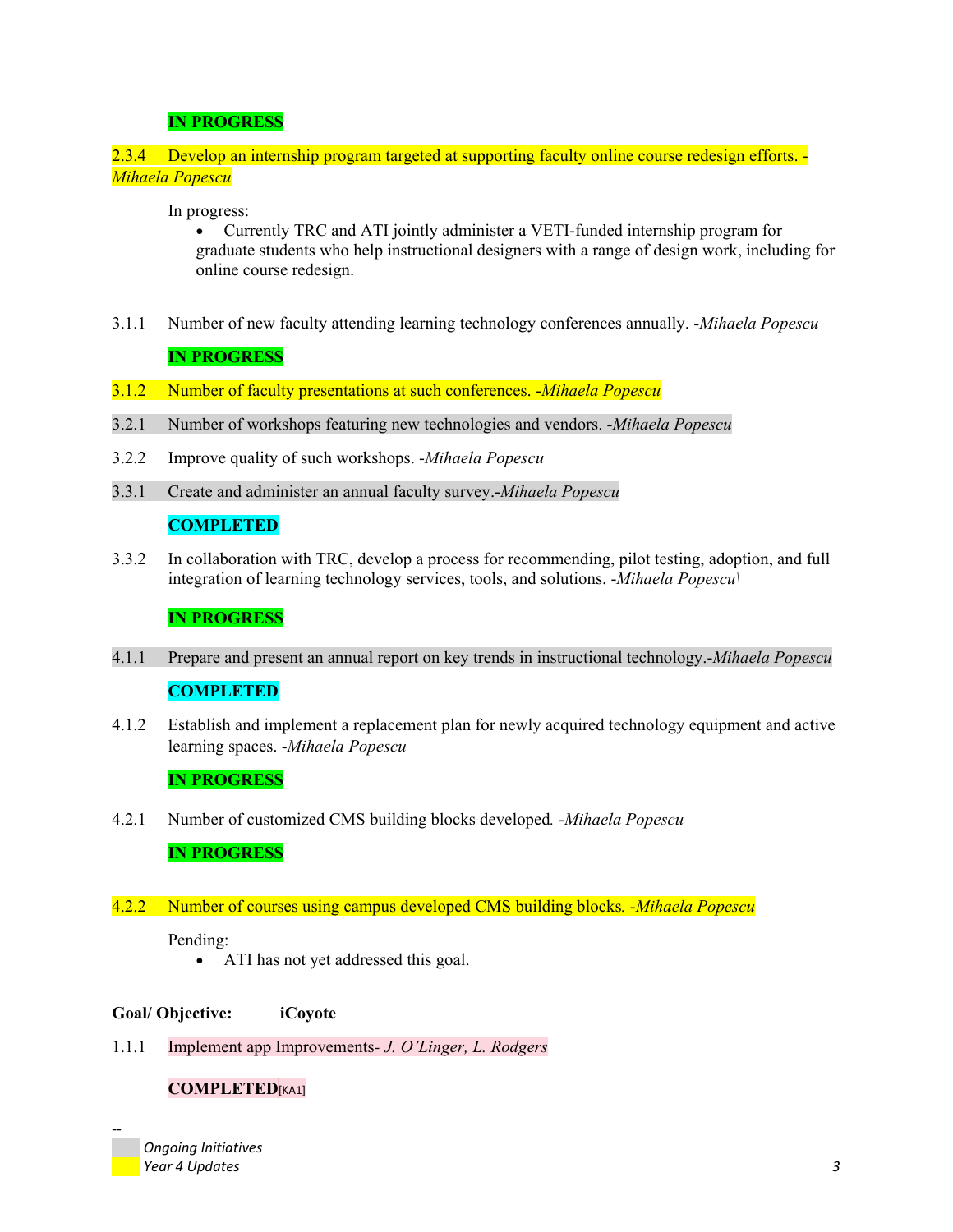1.2.1 Students should be able to access additional course related material through Blackboard or MyCoyote.- *J. O'Linger, L. Rodgers* 

#### **COMPLETED**

1.3.1 Implement a service fulfillment system with a built in communication process that allows members of the campus community to provide feedback to ITS. The system should work with any device, can provide continuous feedback to ITS regarding services rendered and should also be cable of identifying bottlenecks in service. Members of the community should have visibility of service reports. – *Chris Bradney, J. O'Linger* 

## **COMPLETED**

1.4.1 Verify that the responsive design website for events can be read by screen readers.

### **COMPLETED**

2.1.1 In classrooms, faculty should be able to select and use the operation system of choice for a classroom.- *J. O'Linger* 

**IN PROGRESS- Jim to provide an update**

2.2.1 In lecture halls / auditoriums faculty should be able to use 3D document cameras to present items and students should have access to 3D glasses. - *James Trotter* 

**IN PROGRESS—Goal not met yet; pending further discussion with James**

3.1.1 Forms 1-5 should be available online with the ability for students/staff to sign electronically by 2018-2019 – *Open MPP*

ACTION: ITS Leaders to inventory all paper forms that have been digitized in their areas (i.e. PeopleSoft,

4.1.1 Set up three presentation practice rooms. Meeting/study rooms should have check out or reservation functionality (off and on campus). Faculty should be able to record to Blackboard seamlessly without needing to download to local system - *Dr. Chen* 

**IN PROGRESS- James to provide update on one-button recording efforts**

4.2.1 Live chat features from the website so students can ask common questions such as: "How do I drop a class?" -*J. O'Linger, M. Casadonte* 

**COMPLETED IN PROGRESS** 

*UPDATE: 2/11/2020 - Chatbot for Financial Aid has been live for one year. Currently building chatbot for: Advising, Parking, Career Center, Admissions.* 

4.3.1 Electronic key smith machine to speed up key access. -*J. O'Linger* 

## **COMPLETED**

 *Ongoing Initiatives Year 4 Updates 4*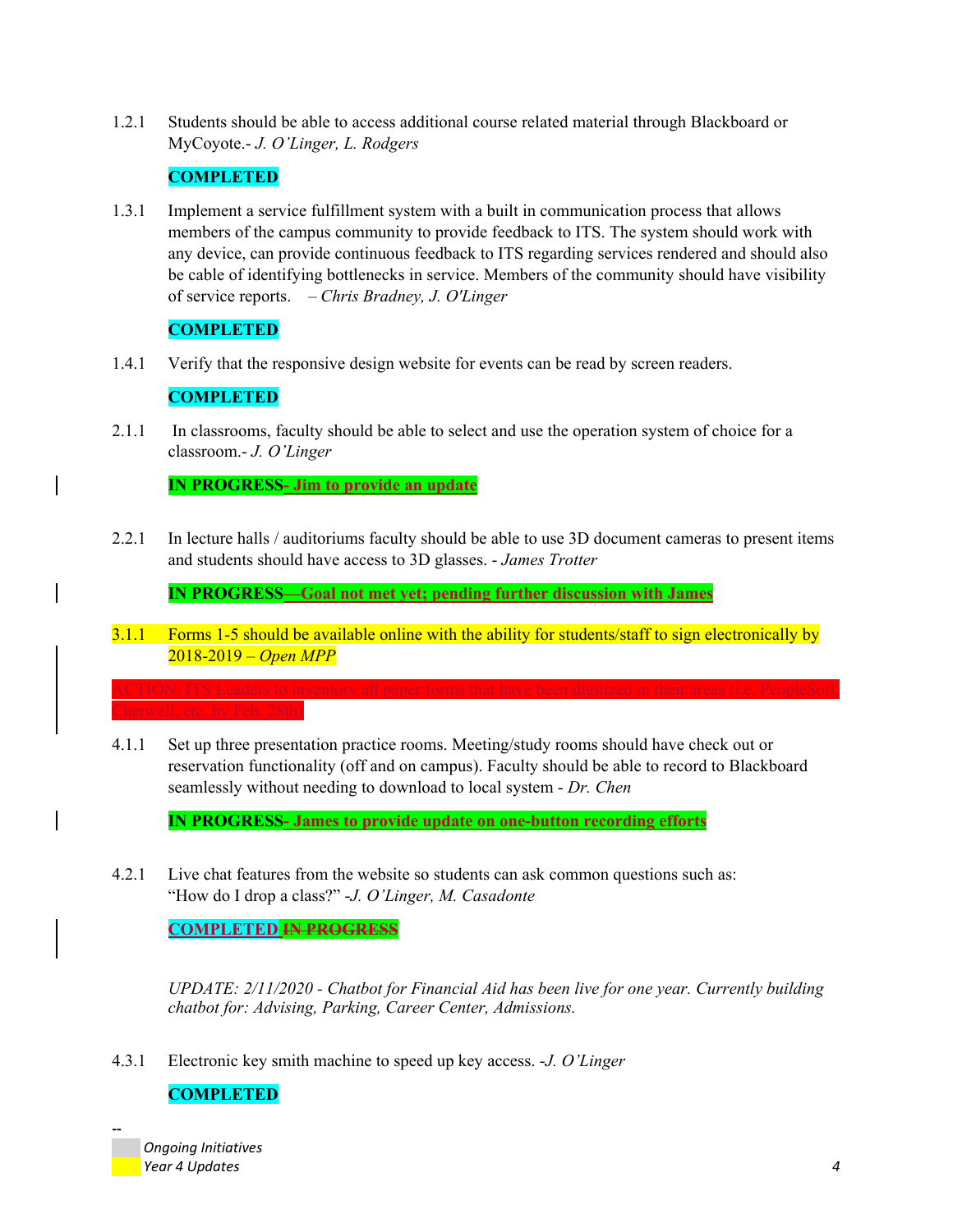#### **Goal/ Objective: University Analytics**

1.1.1 Consolidate and minimize the number of systems/application used for conducting university operations. – *Institutional Research/ITS* 

#### **IN PROGRESS**

1.1.2 Increase linkages between university databases. - *Institutional Research/ITS* 

#### **COMPLETED**

**IN PROGRESS** 

1.1.51.1.3 Increase operational efficiencies by 15% over the next 5 years.- *Institutional Research/ITS* 

**COMPLETED- While metric is not available, Muriel will provide examples/updates IN PROGRESS** 

2.2.1 Create more efficient course offerings using predictive analysis and decrease the time it takes to graduate by 10% over the next 5 years.- *Institutional Research/ITS* 

**COMPLETED**

**IN PROGRESS** 

- 2.3.1 Increase operational efficiencies by 15% over the next 5 years.- *Institutional Research/ITS*  **COMPLETED- While metric is not available, Muriel will provide examples/updates IN PROGRESS**
- 2.4.1 Increase accountability for data quality within units -*Institutional Research/ITS*

**COMPLETED**

**IN PROGRESS** 

3.1.1 Organize at least 3 annual workshops in conjunction with the Institutional Data Team about the use of data models for teaching, advising and curriculum re-design. - *Institutional Research/ITS* 

#### **COMPLETED**

3.2.1 Create common data element dictionaries and business process guides for the use of the data models. - *Institutional Research/ITS* 

**ONGOINGIN PROGRESS**

3.2.2 Increase opportunities to intern in offices using data analytics. - *Institutional Research/ITS* 

 *Ongoing Initiatives Year 4 Updates 5*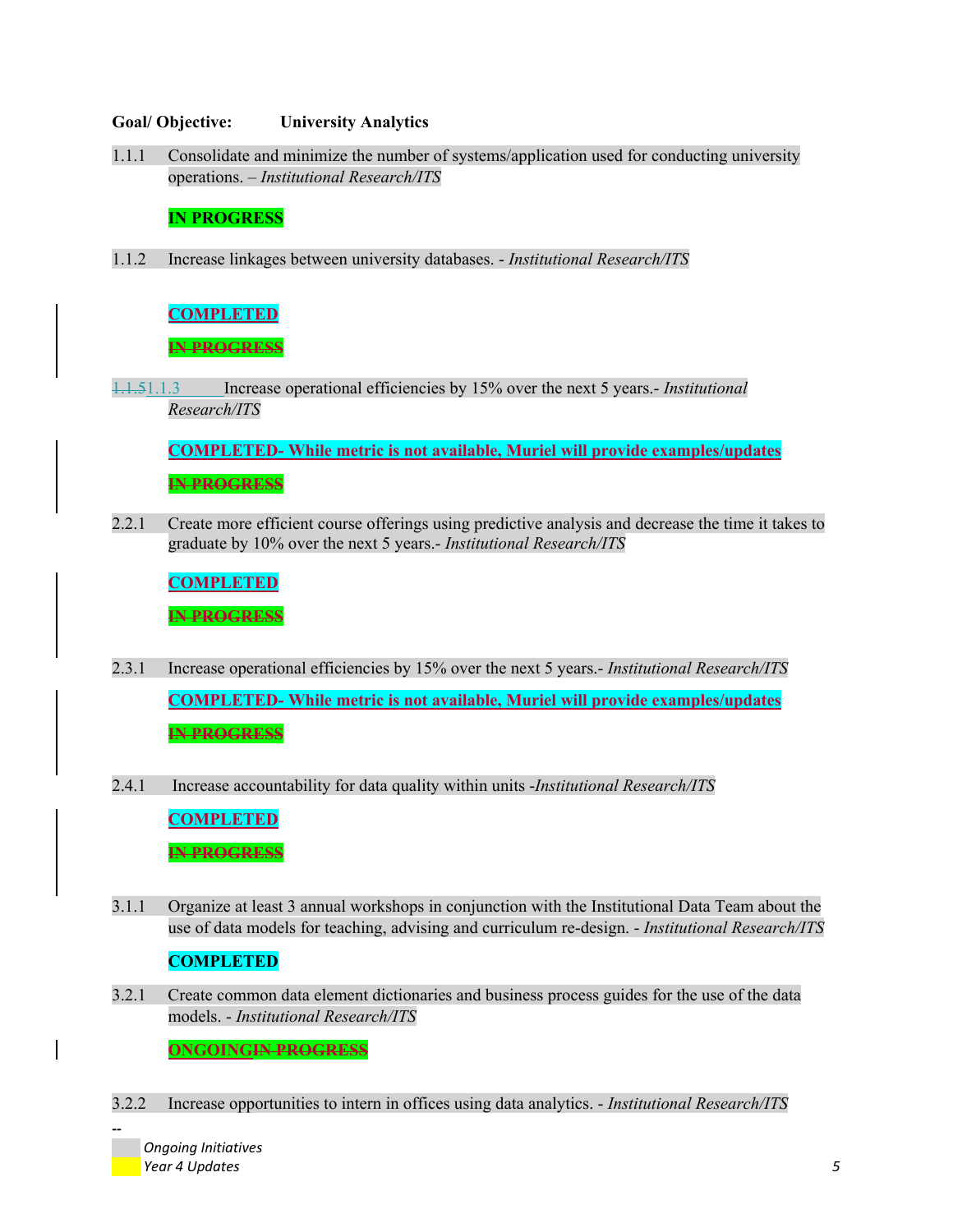

4.1.1 Establish collaboration on policy issues with Faculty committees, ATDL. *– Javier Torner, Sam Sudhakar, IR* 

**IN PROGRESS** 

4.2.1 Develop/deploy training modules on data access and ethical use. - *Javier Torner, Sam Sudhakar, IR*

**IN PROGRESS- Will be included in ITS SP Extension** 

#### **Goal/ Objective: Stable & Secure Infrastructure**

1.1.1 By 2020, 25% of courses that require computing resources will be automatically provisioned for students.– *Gerard Au, Javier Torner* 

### **COMPLETED**

1.2.1 100% of online programs will have access to virtual computing resources as they are developed.– *Gerard Au, Javier Torner* 

#### **COMPLETED**[KA2]

2.1.1 At least 1 collaborative learning classroom per building by 2019*.- James Trotter/Jim O'Linger* 

**IN PROGRESS—2/3 complete; pending update**

2.2.1 Common scheduling system to reserve collaborative study spaces for student by 2017-18. *M. Chen, L. Rodgers* 

**IN PROGRESS—Pending further discussion**

2.3.1 At least 50 technology-enabled collaborative study spaces across campus by 2018*.- J. Olinger*  **IN PROGRESS—Jim to provide update including those sent to PDC**

#### 3.1.1 Provide full outdoor wireless coverage and cellular coverage for populated areas. *– Gerard Au*

Ongoing:

Enhanced wireless were possible by construction projects, including all pedestrian pathways around PA, CGI, MC, CV. New cell sites on campus for AT&T and T-Mobile.

3.1.2 100% outdoor coverage along Coyote Walk by the end of 2017 and 100% across populated campus locations by 2020. *-Gerard Au* 

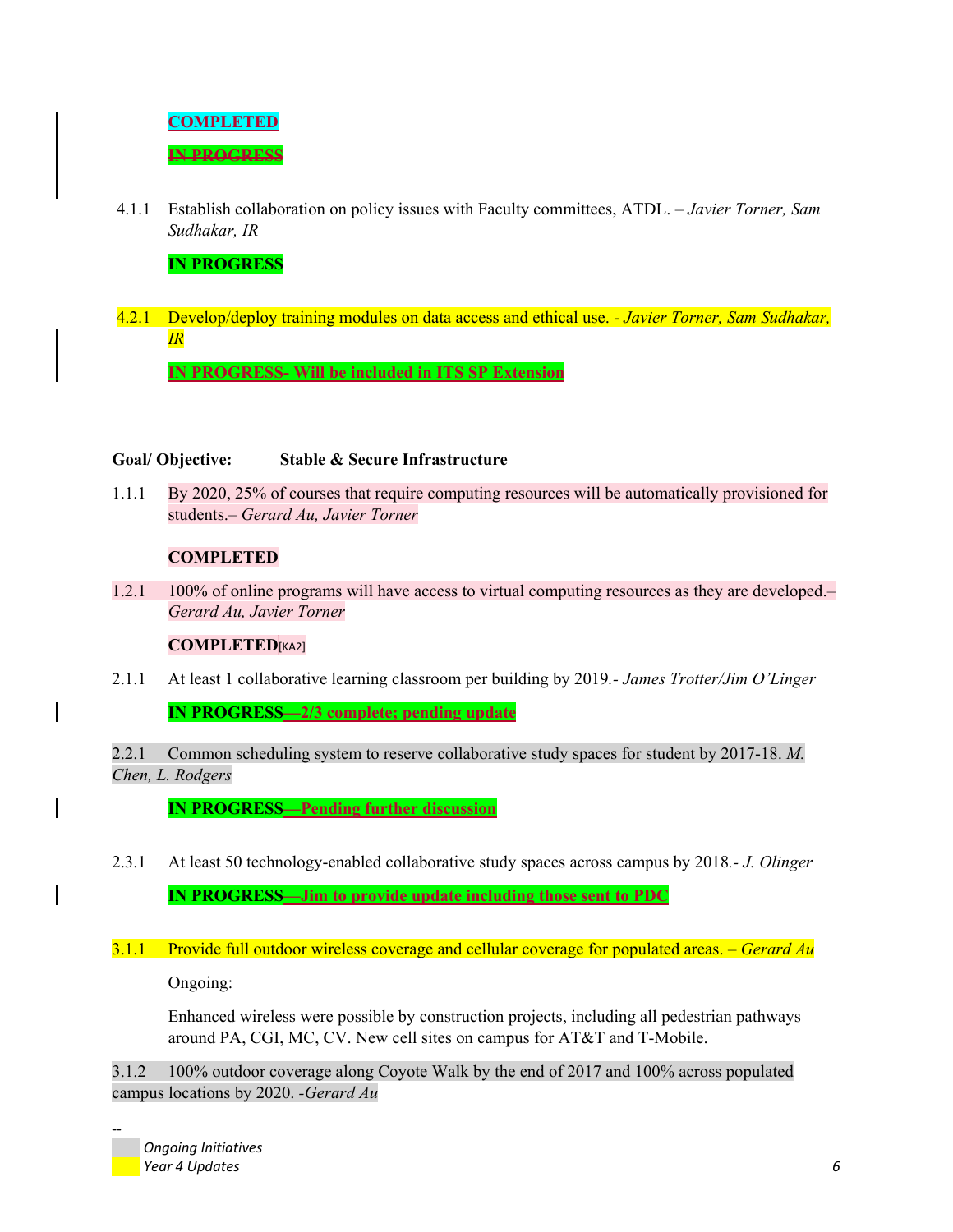## **COMPLETED**

3.1.3 Enhanced cellular coverage across various carriers for both campuses. *– Gerard Au* 

**IN PROGRESS—complete for SB campus; pending PDC** 

#### **COMPLETED**

3.2.1 A common app that will support colleges/departments to communicate and engage with students, faculty, and staff. *– Lenora Rodgers* 

### **COMPLETED**

Efforts include: EAB, Messaging, Engage (Campus Labs)

4.1.1 Implement multi-factor sign on for all applications with access to Personal Identifiable Information (PII) by 2020. *–Javier Torner*

## **COMPLETED**

#### **IN PROGRESS**

4.2.1 Replace OneCard with digital/ mobile ID to support advance features (physical access, etc) by 2019. This is tied to the CO statewide OneCard system now being vetted. *– Chris Bradney* 

**IN PROGRESS- Brandon to provide update**

- 5.1.1 Increase network performance by implementing technology such as IPv6 by 2017. *–Gerard Au* **COMPLETED**
- 5.1.2 By 2020, increase number of cloud applications that support higher capacity/bandwidth protocols by 50%. *–Gerard Au*

#### Completed:

Created a ScienceDMZ to support high bandwidth application and established a DTN (data transfer node) on campus that sits on the PRP (Pacific Research Platform).

**One faculty using it; pending update on how to communicate to faculty (Gerard)**

**Goal/ Objective: iEngage** 

1.1.1 Create survey and plan for dissemination by October 2016 – *Felix Zuniga* 

#### **COMPLETED**

1.2.1 Complete campus/community data collection process by November 2016 - *Felix Zuniga* 

#### **COMPLETED**

 *Ongoing Initiatives Year 4 Updates 7*